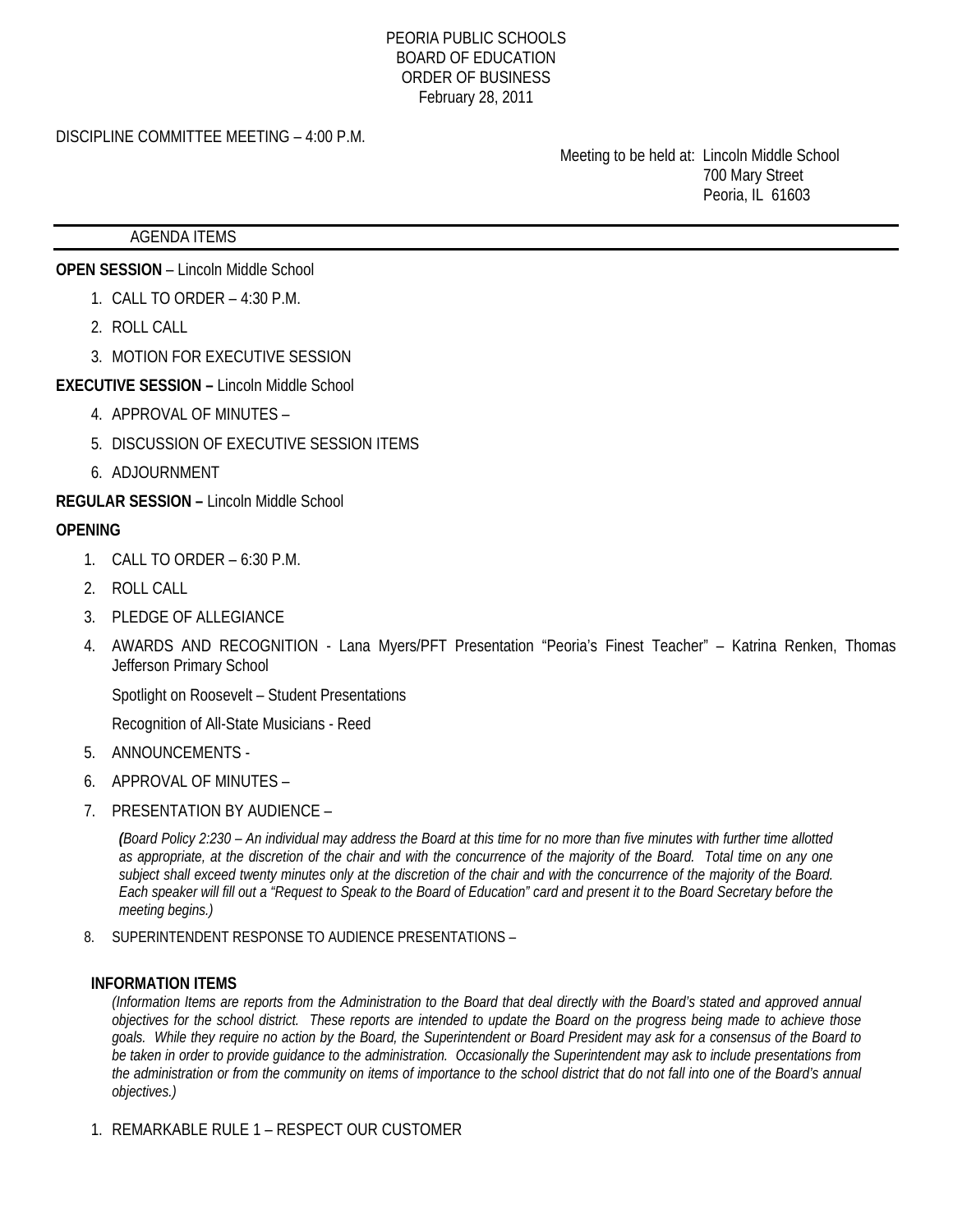## AGENDA ITEMS

- 2. REMARKABLE RULE 2 RESPECT LEARNING Spotlight on Garfield, Lincoln and Trewyn
- 3. REMARKABLE RULE 3 RESPECT OUR FINANCES PO's over \$2,500 – Kinney
- 4. REMARKABLE RULE 4 RESPECT INDIVIDUAL DIFFERENCES Report of Requests under the Freedom of Information Act and Status of Such Requests - Lathan

### **ACTION ITEMS –**

### **CONSENT AGENDA**

*(Action by the Board of Education on the Items listed within the Consent Agenda are adopted by a single motion unless a member of the Board or the Superintendent requests that any such item be removed from the consent calendar and voted on separately. Generally, consent agenda items are matters in which the Board and Superintendent agree are routine in nature and should be acted upon in one motion to conserve time and permit focus on other-than-routine items on the agenda)* 

1. GIFTS TO SCHOOL DISTRICT - This meeting - \$4,484.00 Year to date - \$230,788.05

*Proposed Action:* That the following donations be accepted and letters of appreciation sent to the donors:

 \$175.00 donated by Women in Leadership – Central Illinois to Knoxville Center to be used for the horseback riding outreach Pizza/gondola coupons, valued at \$500.00, by Avanti's to Glen Oak Primary School for positive behavior awards \$50.00 in merchandise donated by UFS to Glen Oak Primary School to be used for positive behavior rewards Chili and hot dogs, valued by the donor at \$1,000.00, by Alexander's to Glen Oak Primary School for the Chili Supper/Literacy

Night

Books, valued by the donor at \$50.00, by Karen Hohimer to Glen Oak Primary School Literacy Night Two laptop computers, valued at \$2,400.00, by West Peoria Residents Assoc. to Calvin Coolidge Middle School Dictionaries, valued at \$100.00, by the Social Security Administration to the Knoxville Center Bowling passes, valued at \$94.00, by Landmark Recreation Center to Sterling Middle School "Caught Being Good" program Movie passes, valued at \$24.00, by Reynold's Theatre to Sterling Middle School "Caught Being Good" program Landmark Health Club passes, valued at \$50.00, by Landmark Complex to Sterling Middle School "Caught Being Good"

program

Skate passes, valued at \$16.00, by Owens Center to Sterling Middle School "Caught Being Good" program \$25.00 donated by Mr. & Mrs. John Booth to Washington School to be used to support school efforts

- 2. PAYMENT OF BILLS Kinney
- 3. HUMAN RESOURCES REPORT Dunn *Proposed Action:* Appointment, employment, compensation, performance, resignation, retirement or discharge of an employee.
- 4. TRAVEL REQUESTS Lathan

## **DELIBERATION AGENDA**

- 6. REVIEW OF SUSPENSIONS *Proposed Action:* That the Review of Suspensions listed on the report dated February 28, 2011 be approved as presented
- 7. REVOCATION OF BOARD PROBATION *Proposed Action*: That the Revocation of Board Probation listed on the report dated February 28, 2011 be approved as presented.
- 8. EXPULSIONS

*Proposed Action*: That the Expulsions listed on the report dated February 28, 2011 be approved as presented. (*Students expelled by the Board are referred to by number, thereby insuring privacy. Board action concerning the student(s) has been decided in executive session.)*